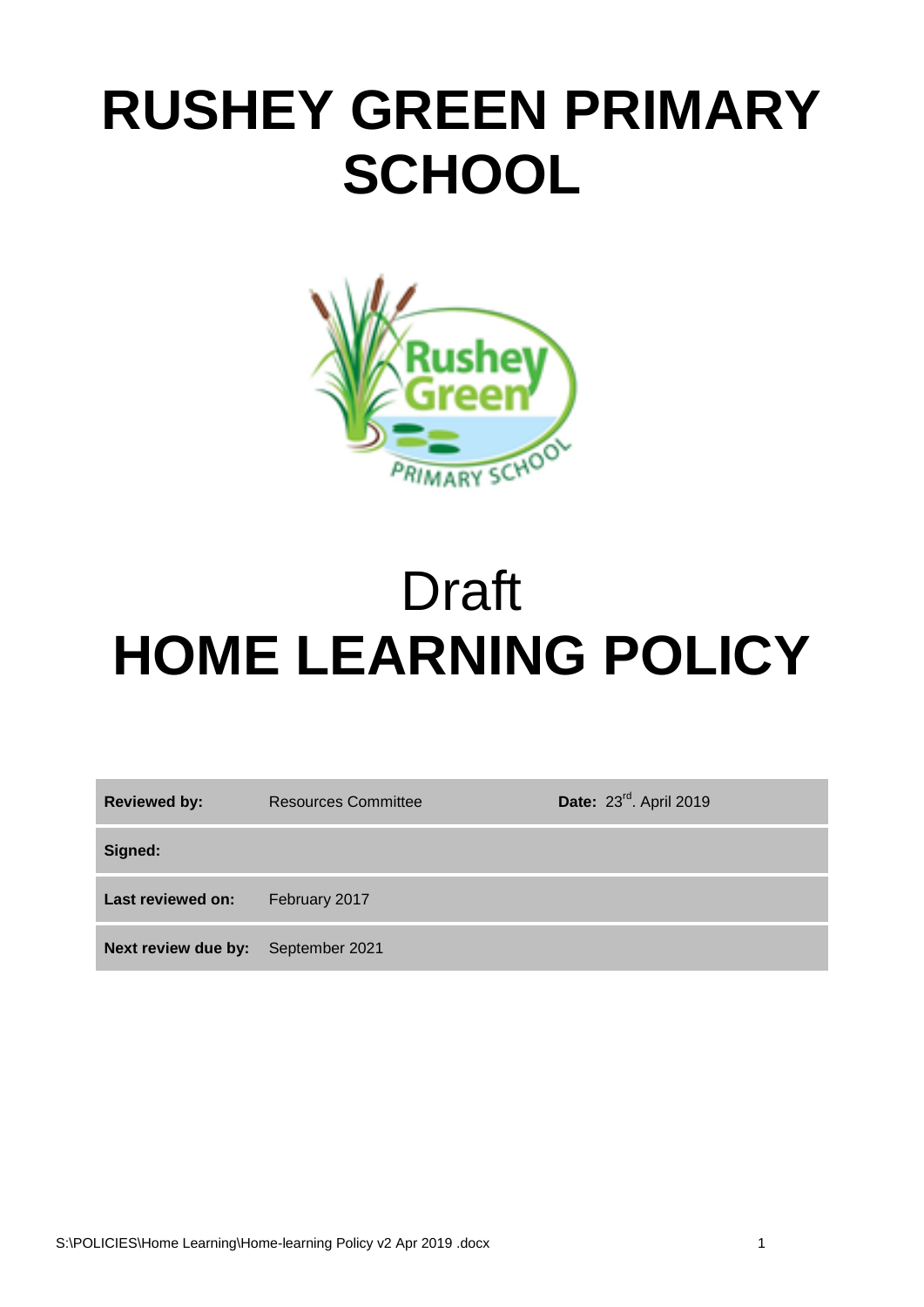# **HOME-LEARNING POLICY**

## **Mission Statement**

At Rushey Green School, we aim to work in partnership with parents to provide an education of the highest quality, which celebrates everyone's success in a happy, caring, creative environment where all our differences are valued.

## **Home-Learning Policy**

Home –learning is any work or activity which pupils are asked to do outside lesson time, either on their own or with parents or carers. In any event children should read to a fluent reader at home most days throughout their years at primary school as well as be read to until they become fluent readers. The aim of this policy is to set out the purpose of home-learning and describe how it will be planned, co-ordinated and managed throughout the school, to ensure consistency and progression.

## **The Purpose of Home-Learning**

The purposes of home-learning are:

- To develop a real and effective partnership between teachers and parents in fulfilling their responsibility to the child's learning and pursuing the aims of the school
- To help children consolidate and reinforce skills and understanding particularly in literacy and numeracy.
- To complete and develop current class work
- To encourage the use of different kinds of learning resources at home
- To help children develop the confidence and self-discipline needed to become independent learners
- To encourage a habit and develop satisfaction for learning
- To provide opportunities for parents and pupils to work together to enjoy learning experiences
- To prepare year six children for secondary transfer
- To raise achievement

## **Time Allocation**

The precise amount of time spent on home-learning is much less important than the nature of the task set. Broad guidelines, however, about the amount of time pupils might reasonably be expected to spend on home-learning have been set out by the government and include a recommended reading time of 10-20 minutes a day.

Years 1 & 2 - 1 hour per week Years 3 & 4 - 1.5 hours per week Years 5 & 6 - 30 minutes per day

In key stage 2 normally there will be a set day for receiving and returning home-learning, otherwise the teacher will inform the children on handing out the work, the day to return it. There may be periods, such as leading up to KS1 SATs, when home-learning will not be given. During this time home-learning will be the parents responsibility and at the yearly key stage 1 SATs meeting, appropriate activities will be recommended, and the quality of time spend between the child and parent.

#### **Organising Home-Learning**

Primary school teachers are not given time out of class for marking children's school or homework. On average each week, teachers spend 5 hours on daily preparation and 5 hours on marking and assessing school work this is over and above lesson time. In order to keep the teacher's workload manageable homelearning will include a range of activities that will be readily administered by parents and monitored and evaluated in a number of ways.

Home-learning will consist of activities that develop current class work, revise and consolidate previous work and promote and extend general knowledge. Regular reading is vital throughout foundation stage, key stage 1 and 2. Children will be required to learn times tables, spellings, and complete projects and written exercises in literacy and numeracy. Children may be asked to carry out activities that make the most of everyday opportunities such as making calculations based on a shopping trip or a sorting activity based on books or similar items at home.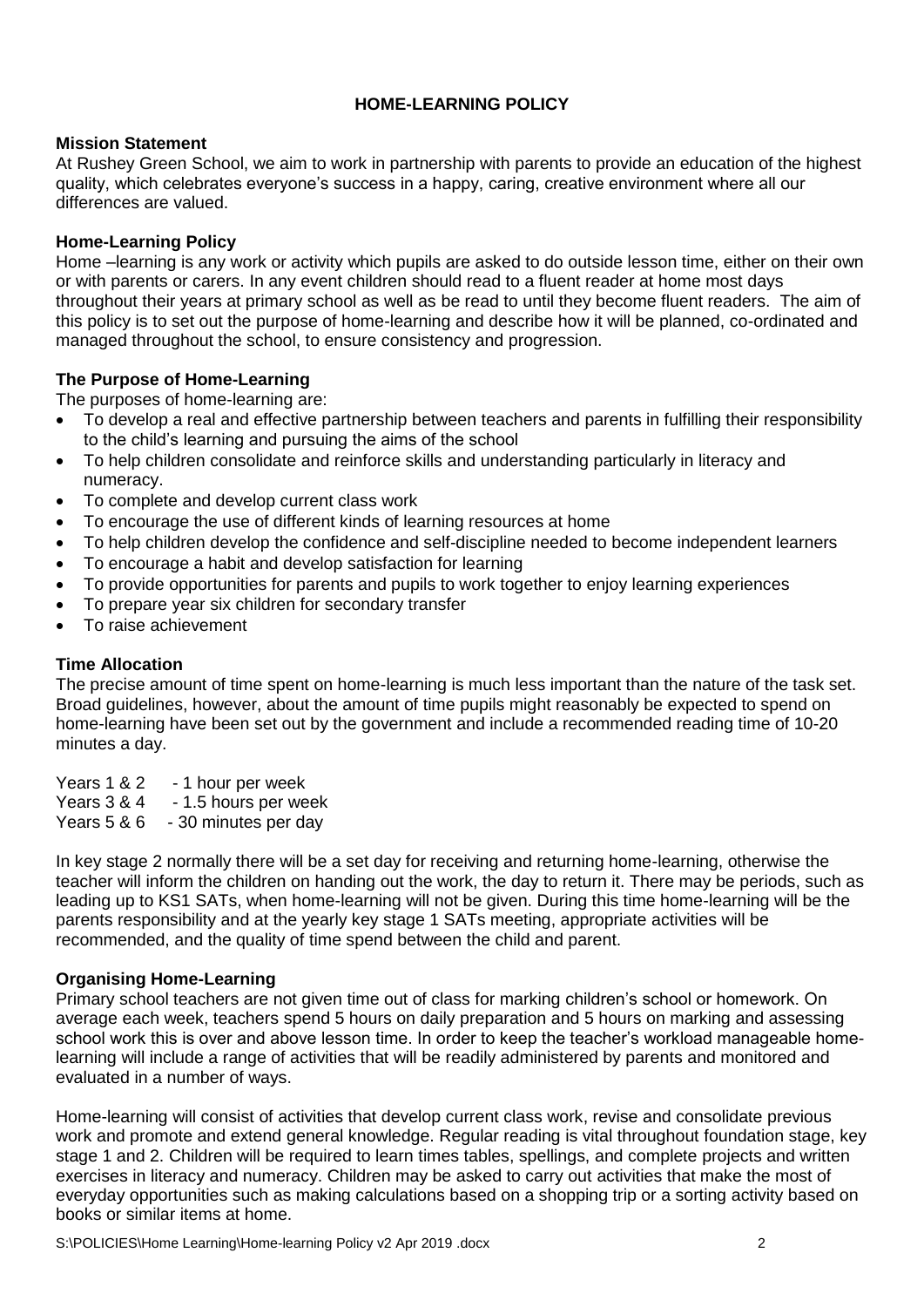Home-learning will also consist of games and research and children may be asked to repeat an activity for the purpose of revision. To inform parents of the literacy and numeracy requirements for each year group we will provide two supporting documents 'help your child read' and 'help your child with numbers' at autumn open evening. In addition, lists of recommended activity books will also be available. In KS2 we also run, on occasions, Homework Club for those children who need additional support. These are run by the teachers and teaching assistants.

## **Monitoring and Evaluation**

Home-learning will be monitored and evaluated in a variety of ways. Some home-learning will be checked by tests set in class e.g. spelling, multiplication tables and English grammar. Some work will be marked with the children during lesson time. Some will be marked by the teacher or teaching assistant. Parents may be asked to check an activity and sign their child's home-learning journal as part of the monitoring process.

## **Continuity and progression**

To ensure continuity and progression in home-learning, teachers in each year group will co-ordinate the work given in their year group taking into consideration ability and special needs. Numeracy and literacy will be closely linked to the National Strategy for each year group. Parents will need to ensure completion and return of home-learning activities, provide a suitable place for working as well as necessary assistance, and give praise and encouragement to promote the status of home-learning.

## **Early Years & Key Stage 1**

In the reception class, children will be bringing home books and learning letter sounds. Those who are ready will also bring home key words for learning. Each child will have a comment book for parents to make a record of when and what they have read with their child, along with any comments or feed back for the teacher.

In years 1&2 in addition to reading the children will be given words to learn to spell. From year 2 they will be given lists of spellings to learn for weekly tests. Children in years 1 and 2 will have a home-learning folder, some children will be given projects.

#### **Key Stage 2**

Years 3 & 4 will continue to read at home regularly books that match their ability. In addition the children will be given work such as book reviews, spellings and activities linked to topic work. Parents and teachers can communicate via the home-learning book provided.

Access to Fronter for home learning is available from years 3 to years 6.

Years 5 and 6 will continue to read appropriately challenging material. In addition, pupils will be given work from a range of activities and subjects including book reviews, spellings, numeracy, literacy, science and topic work. A comment sheet is attached to the home-learning folder for comments.

After School Clubs in ICT, is available for children without Internet access at home

#### **Monitoring and evaluating the home-learning policy**

The Deputy Head will be responsible for monitoring the policy and ensuring its implementation. A sample of home-learning assignments and comment books will be checked periodically and discussions with teachers will help the school to know how efficient and effective the policy is. Feedback about home-learning from the children will be given through the school council meetings. Parents will be able to give feedback through questionnaires sent out by the school occasionally and by writing comments in their child's homelearning comment book.